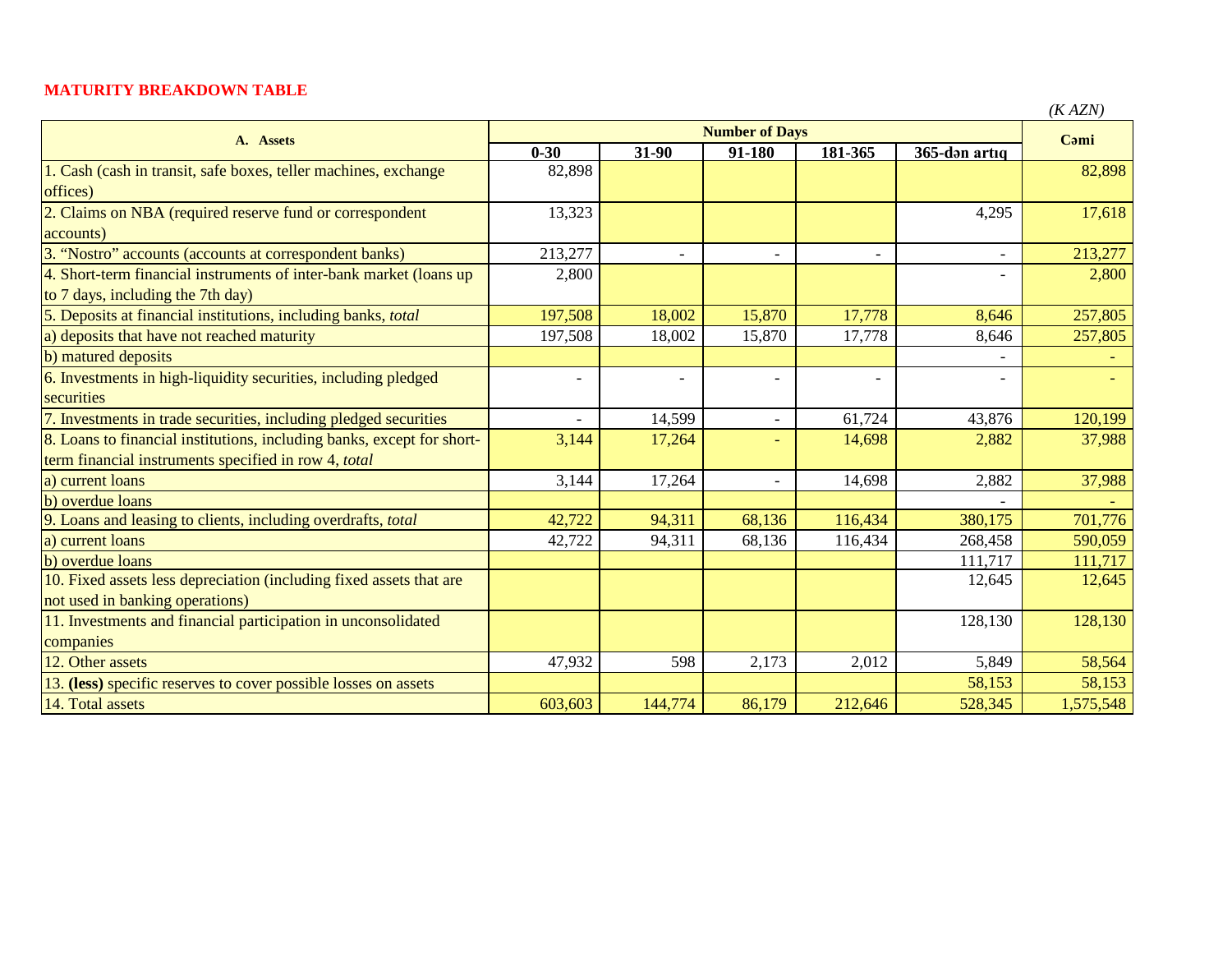## **MATURITY BREAKDOWN TABLE (cont'd)**

| <b>B. Liabilities and Capital</b>                                    | <b>Number of Days</b>    |        |                          |                |             | $(1)$ $\Delta Z$ $\gamma$ |
|----------------------------------------------------------------------|--------------------------|--------|--------------------------|----------------|-------------|---------------------------|
|                                                                      | $0 - 30$                 | 31-90  | $91 - 180$               | 181-365        | 365-dən çox | Cami                      |
| 1. Deposits of clients, except for deposits of banks and other       | 610,569                  | 1,805  | 44,533                   | 166,598        | 50,158      | 873,662                   |
| financial institutions                                               |                          |        |                          |                |             |                           |
| a) call deposits (legal entities and individuals)                    | 610,188                  |        |                          |                |             | 610,188                   |
| b) time deposits which have not reached maturity (legal entities and | 381                      | 1,805  | 44,533                   | 166,598        | 50,158      | 263,474                   |
| individuals)                                                         |                          |        |                          |                |             |                           |
| c) matured time deposits (legal entities and individuals)            | $\overline{\phantom{a}}$ |        |                          |                |             |                           |
| 2. Loans of the NBA                                                  |                          |        | $\overline{\phantom{0}}$ |                |             |                           |
| 3. "Loro" accounts (correspondent accounts of banks)                 | 2,813                    |        |                          |                |             | 2,813                     |
| 4. Short-term financial instruments of inter-bank market (loans up   |                          |        |                          |                |             |                           |
| to 7 days, including the 7th day)                                    |                          |        |                          |                |             |                           |
| 5. Deposits of banks and financial institutions                      | 17,180                   | 71,800 | 93,224                   | 6,565          | 13,769      | 202,538                   |
| 6. Loans borrowed from banks (for a period of more than 7 days)      | 24,082                   | 17,181 | 34,261                   | 7,670          |             | 83,195                    |
| 7. Loans borrowed from other financial institutions, including       | 1,331                    | 2,661  | 3,992                    | 7,971          | 39,113      | 55,067                    |
| international organizations                                          |                          |        |                          |                |             |                           |
| 8. Loans and deposits of central and municipal government bodies     |                          |        | $\overline{\phantom{0}}$ | $\blacksquare$ |             |                           |
| 9. Mortgage loans borrowed by bank for its own purposes              |                          |        | $\overline{\phantom{0}}$ |                |             |                           |
| 10. Subordinated debts and other debt instruments of this type that  |                          |        | $\overline{\phantom{0}}$ |                |             |                           |
| are issued by bank, including preferred time stocks                  |                          |        |                          |                |             |                           |
| 11. Other liabilities                                                | 3,583                    | 372    | 2,923                    | 1,082          | 876         | 8,835                     |
| 12. Capital                                                          |                          |        |                          |                | 349,438     | 349,438                   |
| 13. Total liabilities (liabilities plus capital)                     | 659,558                  | 93,818 | 178,932                  | 189,887        | 453,353     | 1,575,548                 |
|                                                                      |                          |        |                          |                |             |                           |
| 14. Net amount of financial assets (liabilities) for each period     | (55, 955)                | 50,956 | (92, 753)                | 22,759         | 74,992      |                           |
| (row 14 in Table IV-A less row 13 in Table IV-B)                     |                          |        |                          |                |             |                           |
|                                                                      |                          |        |                          |                |             |                           |
|                                                                      |                          |        |                          |                |             |                           |
|                                                                      |                          |        |                          |                |             |                           |

*(K AZN)*